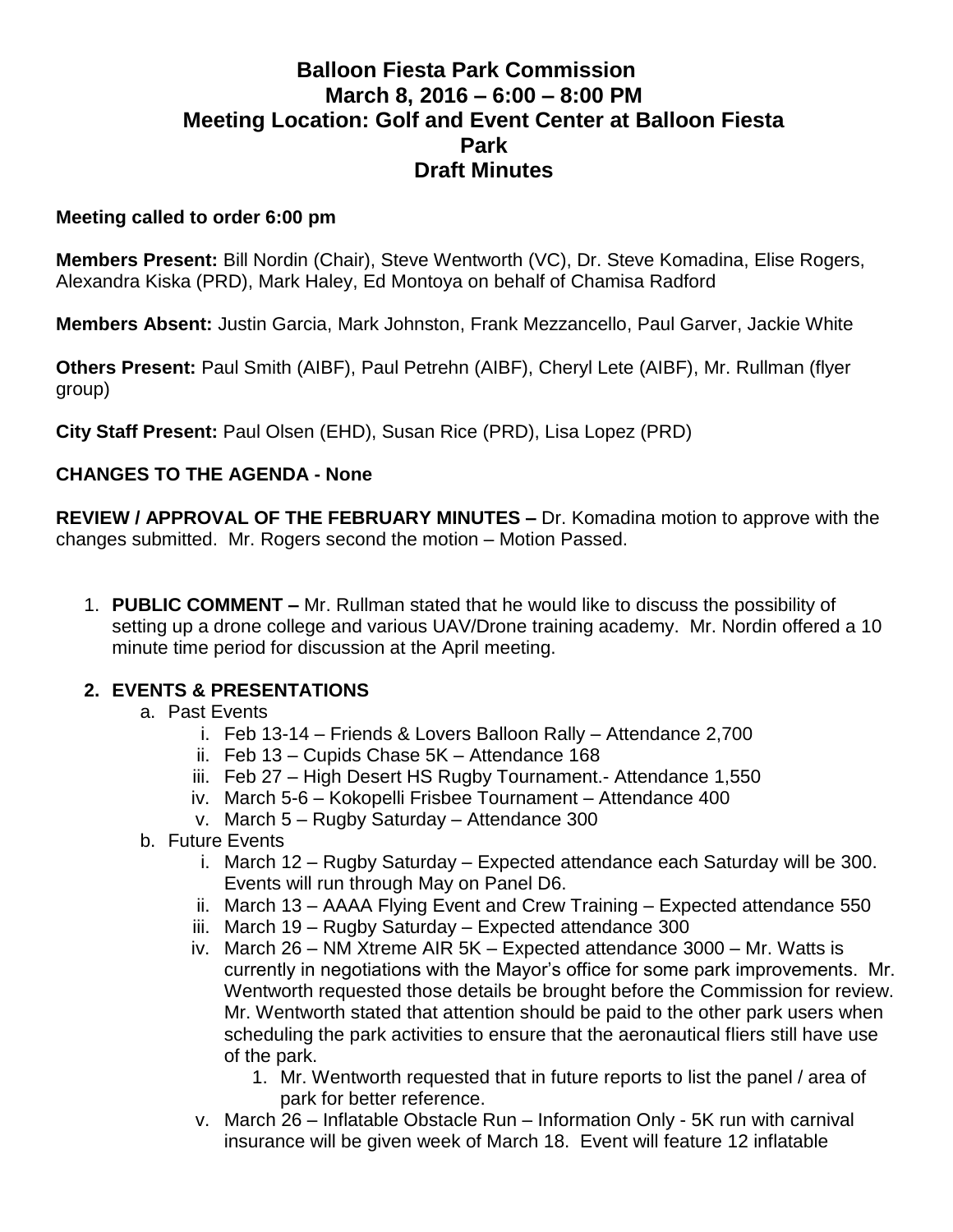obstacles. Approximate attendance will be 3000. No alcohol – Event times are: 7am and could last until as late as 7 pm.

- vi. April 2 Autism Walk Expected attendance 1500
- vii. Rugby Saturday Expected attendance 300
- viii. April 9 Super Run 5K Expected attendance 500 this is a national event but has had a small turnout in the past.
- ix. Rugby Saturday Expected attendance 300
- x. April 10 ABQ Youth Lacrosse Games Expected attendance 300 Location of the field - D1 and D4
- c. Events for Discussion
	- i. April 15-24 Carnival and Music 10,000, Subcommittee met with the organizers.
		- 1. Trick horse, Pig races, Food vendors- No longer on D4 Moved to the millings.
		- 2. 42 carnival rides, 12-14 concession stands, 30+ games of chance / 80+ employees living on the grounds
		- 3. Cooperage will be running the Beer Garden
		- 4. RV's will be parked on Presidents lot Possible several bunk houses for the various employees. Utilities would be needed for the carnival workers living at the Park.
		- 5. Tractors will be parked in the Pig Pen w/ security on site
		- 6. Fire / APD will dictate security requirements
		- 7. Noise permits will be required.
		- 8. Time has been shortened to a 10 day event
		- 9. Parking lot will have attendants and lights
		- 10.Background checks on all employees.
		- 11. Hours 4 pm to 10 pm Weekdays / 10 am to 10 pm Saturday / 12 pm to 10 pm on Sunday.
		- 12.Lawsuit- About 18 months ago a female claimed that a ride operator touched her when assisting her on the ride. The claim is that the State of NM should keep their participants safe. Discussion that special care should be paid to the vendors that are subcontracted. These vendors should be subject to background checks as well.
			- a. Dr. Komadina responded that we are only the landlords of the space and that ultimately it is a private event.
			- b. 3 Subcontractors will be providing the rides
		- 13.Mr. Nordin requested to see the footprint of the exact placement of each ride will need to be obtained. – Not until those rides have been secured and decided upon.
			- a. Power will been to be brought in to the park to run the rides.
			- b. Generator use is common.
			- c. Use of generators will sometimes create trip hazards something to watch out for and monitor.
		- 14.Ms. Rogers inquired if the light / noise pollution will be an issue for the neighborhoods. – Light pollution not a large issue as much as screaming people on the rides.
		- 15. Advice APD contact State Police for various advices on how to handle the situation.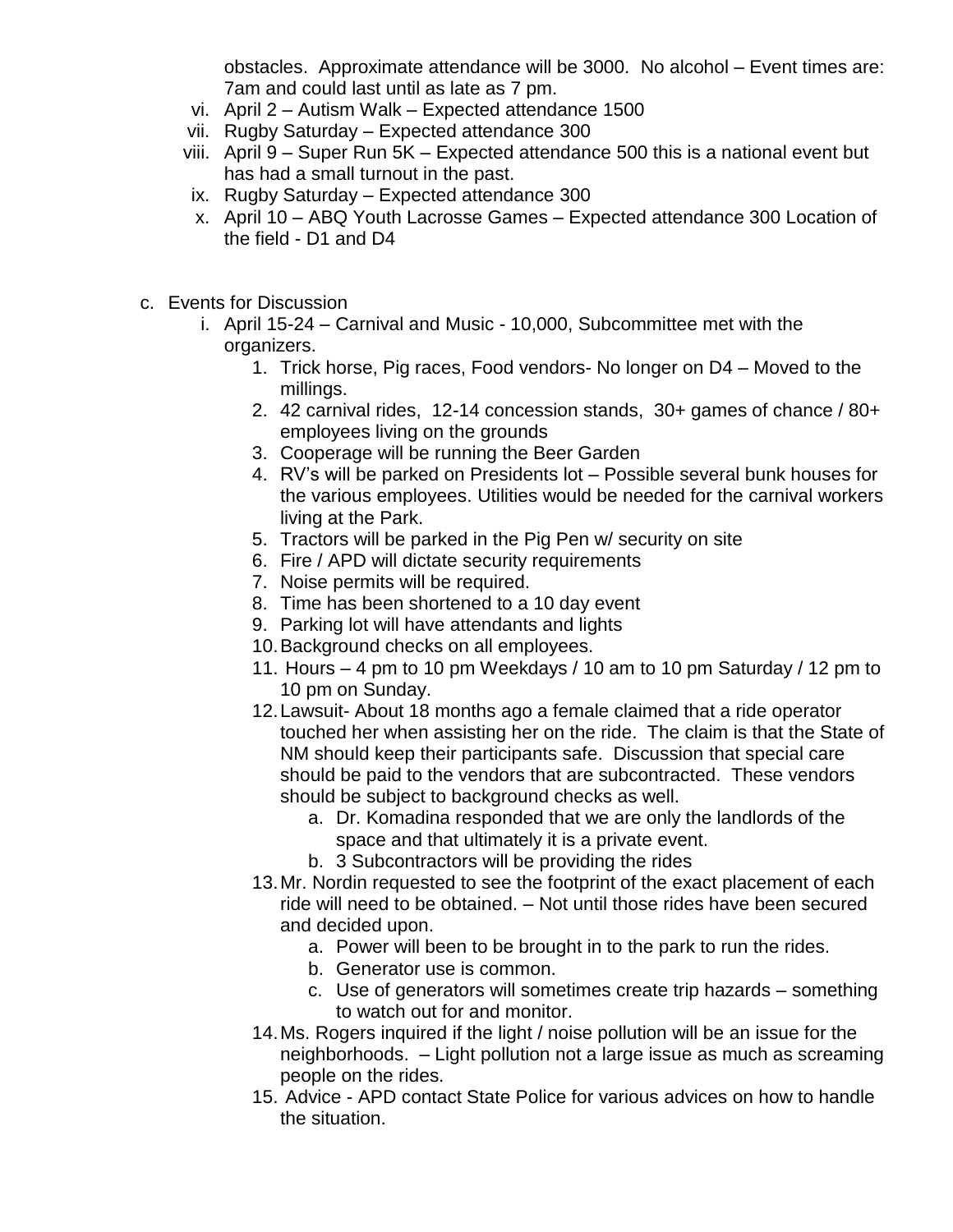- 16.Mr. Nordin expressed his concerns that the event details have not been decided. Mr. Haley agrees that a footprint and better layout plan is needed.
- 17.Ms. Rice stated that Special Event Permitting is treating the event has a potential very large event. However, past events that are very large in other cities/states come here and are a fraction of the attendance. Mr. Nordin expects 500,000 to 1,000,000 people to attend based off the size of event they are proposing.
- 18.Fire department Mr. Ross will be looking out for trip hazards and doing spot checks by both Fire and EHD.
- 19.Dr. Komadina stated that the vendor could be very well behaved so that they will be welcomed back in future years. Vendor has expressed that if successful he would like to make it an annual event.
- 20.Mr. Montoya inquired if the space used is enough to accommodate the number of rides they are bringing in. – Mr. Nordin responded that they are very good at ride placement to use the space wisely and that some of the rides only take up a small space and can be set up within 12-18 hours. Mr. Nordin stated that Mr. Reed is very good at this and has been doing it a long time.
- 21.Unknown person inquired when there will be more details. Ms. Rice stated that at this point the event is almost complete. Footprint of rides and insurance and permits are about to be finalized.
- 22.Mr. Nordin confirmed that the contract being used is the normal contract used for other events with the exception of an increased damage deposit – based off the commission recommendation. Dumpsters and restrooms will be brought in by the vendor and will be at the vendor's expense, with the recommendation of Environmental Health.
- 23.Mr. Wentworth expressed his concerns on the sound and light pollution that could affect the neighborhood.
- 24.Mr. Wentworth inquired about who will pay for the power and other utilities used during the event and how much those fees would be. Ms. Rice responded that the fees are as follows: \$100 per day for event and \$35 per RV per day. Mr. Wentworth questioned if that amount was sufficient. Ms. Rice based her amounts off of past events and power usage.
- 25.Mr. Wentworth expressed that he still opposes the event due to the lack of information. Mr. Wentworth wants the fees for similar future events to be reviewed and possibility charged a higher price.
- 26.Mr. Wentworth doesn't feel the event is a good use of the park. It should be used for recreation not financial gain of private vendors. Mr. Nordin responded that other panels of the park are still available for the daily users of the parks.
- 27.Mr. Nordin recommended that City Legal review the contract prior to finalization.
- 28.Mr. Haley stated that his impression that the event was approved. The vendor should not have an issue with providing the requested information.
- 29.Ms. Rogers inquired what is stopping Ms. Rice from moving forward then clarified that some of the Commission would like additional information. Mr. Smith inquired why an approval or rejection is not on the table now.
- 30.Mr. Nordin confirmed that a concept was approved in January. Ms. Rogers disagreed that the concept is the same. Mr. Nordin stated it seems to have grown.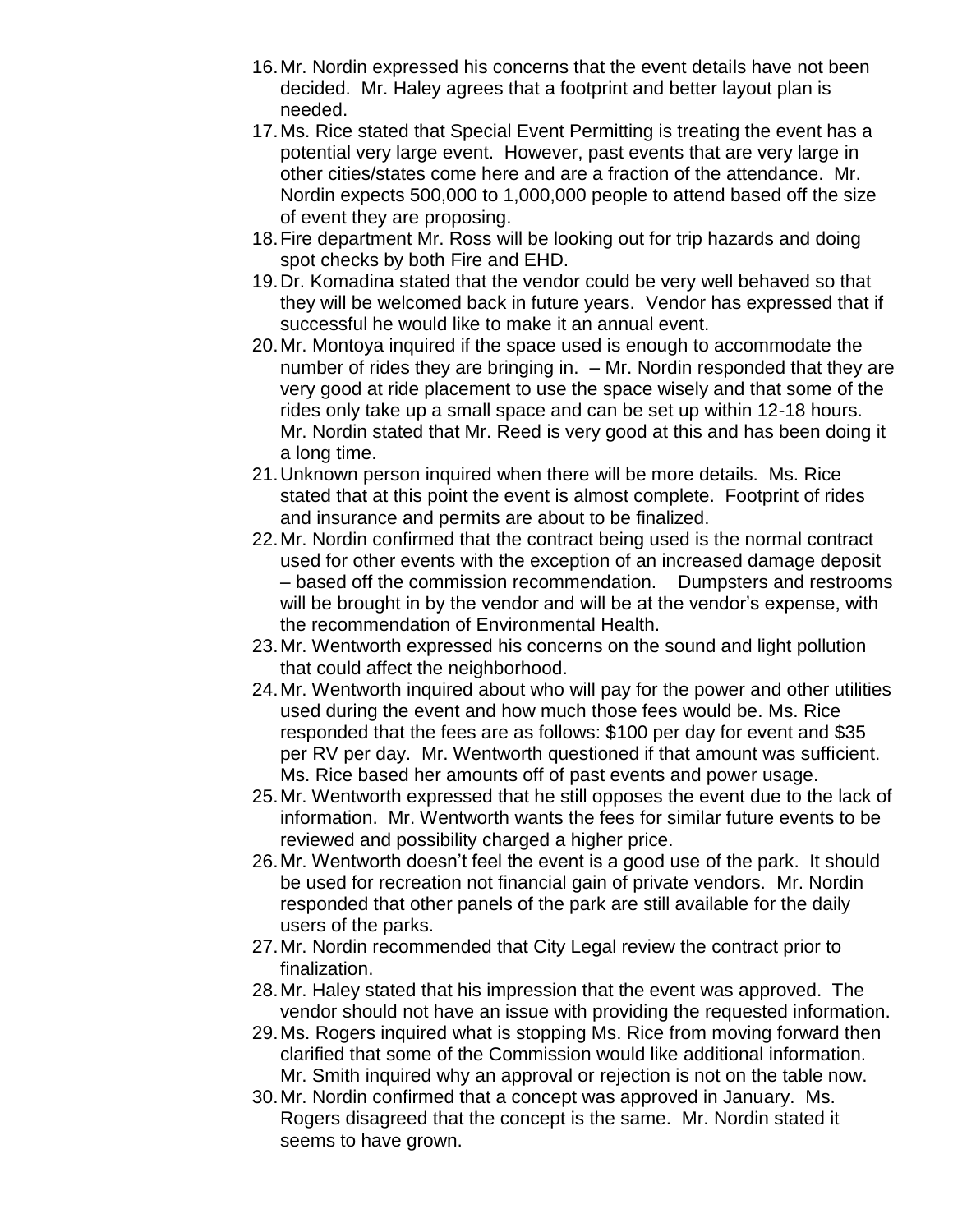- 31.Ms. Rice verified that trash / sewer will be removed once a day on Saturday, Sunday and Monday then during the week as needed.
- 32.Standard Carnival insurance applies with the City of Albuquerque listed as additional insured.
- 33.Mr. Nordin Do they fit? This is why the layout is so important. Mr. Nordin would like to know what rides and what the performance records are for the rides.
- 34.Mr. Smith suggested that the amount of toilets be reevaluated.
- 35.Mr. Wentworth inquired on similar events held at Expo NM with similar 1 week before the event advertisements – Mr. Nordin responded that the events went very well and had about 6000 people. Mr. Wentworth stated that the additional resources should be on standby and ready to go. Especially if the crowds are as big as expected. Ms. Rice will follow up.
- 36.Additional items requested Layout and contract review by Legal.
- 37.Dr. Komadina stated that the event is so advanced that it seemed pointless to attempt to pull the plug.
- 38.Mr. Wentworth stated that he expected to have the City of Albuquerque respond if the event begins to get out of hand and complaints start to happen.
- 39.Mr. Haley suggested that the commission approve the event with the understanding that if Mr. Nordin and Ms. Rice approve the event that it move forward with Mr. Nordin's review. Mr. Nordin declined having the liability on his shoulders and stated he is not an expert. No response to motion - Withdrawn
- 40.Mr. Nordin stated that at this point in time the event cannot be disapproved. Ms. Rogers confirms that the event was already approved. Ms. Rice stated that she has a list of items to take action on based off the Commission's recommendations.
- ii. August 1 Van's Warped Tour Concert
	- 1. Expected attendance is 5,000-10,000 people with 2 stages at the north end of the park.
	- 2. Parking East lot with overflow to the North lot.
	- 3. Public entrance and production buses by gate 1, 3 and 4.
	- 4. Mr. Nordin inquired the hours. Set up starts at 9 am. Event time is 10:30 am start and goes until 10 pm
	- 5. Ms. Rice confirmed that a beer garden will be part of the event. Similar event with no advertisement was 4800 at Expo NM. The City of Albuquerque determines how much security is required.
	- 6. Date confirmation: Contract has 8/1 advertisement has 8/3. Needs to be clarified.
	- 7. Mr. Nordin confirmed the event was approved once the footprint was received.
	- 8. Mr. Wentworth wants maps, information about events and other items emailed prior to the meeting. Problems with the staff presentation – computer power failure – reinforced the need for information to be sent to the Commission before meetings to allow for adequate review.
- iii. Mr. Nordin stated that the in the future conceptual approvals should not be done in the future. Ms. Rogers disagreed that failure to give these approvals will prevent staff from booking and proceeding with events.
	- 1. Ms. Rice questioned what events are allowed to be booked without approvals. Mr. Nordin stated that the policies are in place, examples 750 more people and alcohol. – Would it be possible to have a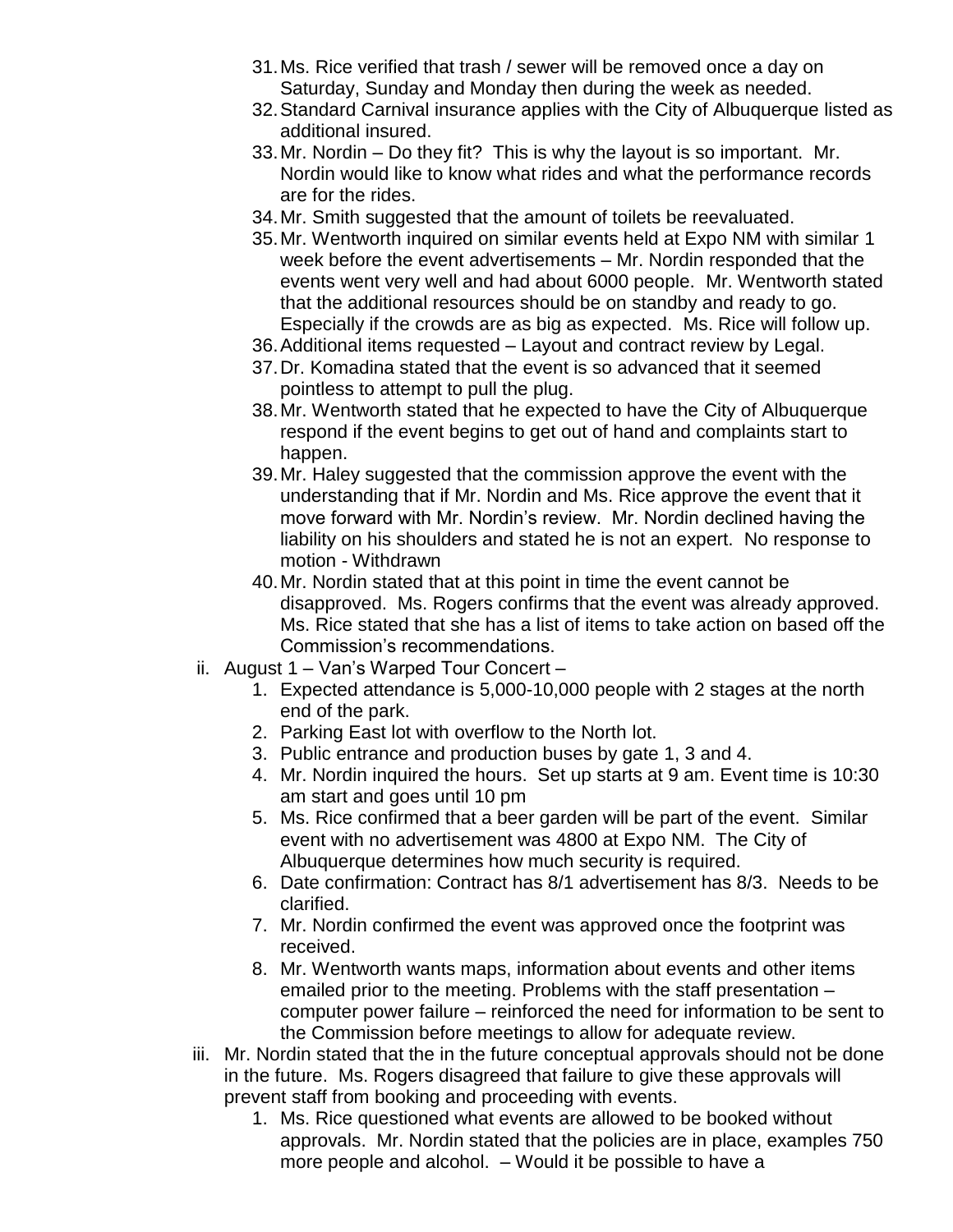subcommittee? The policies were done 4 years ago when there was not full time staff and staff was not present at every event.

- iv. Ms. Rogers stated that she is comfortable with Susan's overall judgement. Event is presented and the Commission asks a few simple questions to determine that all aspects have been reviewed and are addressed. Small details should not be looked at by the Commission. Mr. Wentworth disagreed, reminds the commission that the questions asked are important to the stakeholders of the park and pointed out that valuable information was shared. Ms. Rogers stated that some of the details requested by the Commission are not needed. The Van's Warped event is an example. The layout is unimportant. Susan's judgement should be good enough. Mr. Wentworth pointed out that 3 years ago beer trucks were allowed to park on the grass damaging the field. Staff oversight has improved, but what happens if the Park Manager is not around and unable to do the job – as happened in the past? Ms. Rice followed with another manager and other part time staffs are being trained. Dr. Komadina indicated he agreed with the policy and suggested a consent calendar. Items like fun runs – They are normally standard and should not require too much approval. Mr. Nordin would be happy to revisit the policies.
- v. Dr. Komadina inquired if the Commission is covered by any sort of liability insurance for the various events that happen on the park. Ms. Rice stated that advisory boards would be covered. Mr. Wentworth stated that the City of Albuquerque will be the Commissions representation because they are working on behalf of the City of Albuquerque. Comments by others - the issue should be reviewed by City Legal.

## **3. REPORTS / UPDATES**

**a. Department of Municipal Development – None** 

## **b. Albuquerque International Balloon Fiesta**

- i. 2016 Fiesta Improvement meeting next week to discuss possible improvements. Improvements to the park need to have City of Albuquerque approval.
- ii. Oct 1-9 Desert Kaleidoscope.
- iii. Woman's National Championship in hot air ballooning will be a 2016 event
- iv. Sound quality improvements are needed. AIBF, Homeland Security, Public Safety and events are all requesting it.
- v. Mr. Smith inquired if landscaping will be done prior to Balloon Fiesta Ms. Kiska responded that no other projects such as the Regional Ball Field will be utilizing the funds. Approximate cost is \$450,000
- **c. Anderson Abruzzo Albuquerque International Balloon Museum**
	- i. Past Events
	- ii. Future events Shamrock Festival was discussed last month.
- d. **Environmental Health Department –** Mr. Olson reported.
	- i. Nazareth mitigations still in process.
	- ii. Please share proposals of the improvements (Electric/Sewer) on Nazareth with EHD for review.

## **e. Parks & Recreation**

- i. Income since last meeting (damage deposits are removed from totals)
	- 1. Park Rental \$2,300/\$41,658 (Feb/YTD)
		- 2. Event Center \$4,140/\$51,600
		- 3. Sid Cutter \$4,200/\$48,433
			- a. The middle bar on the door keeps getting removed. It has been stripped but is now repaired and we use the garage doors now to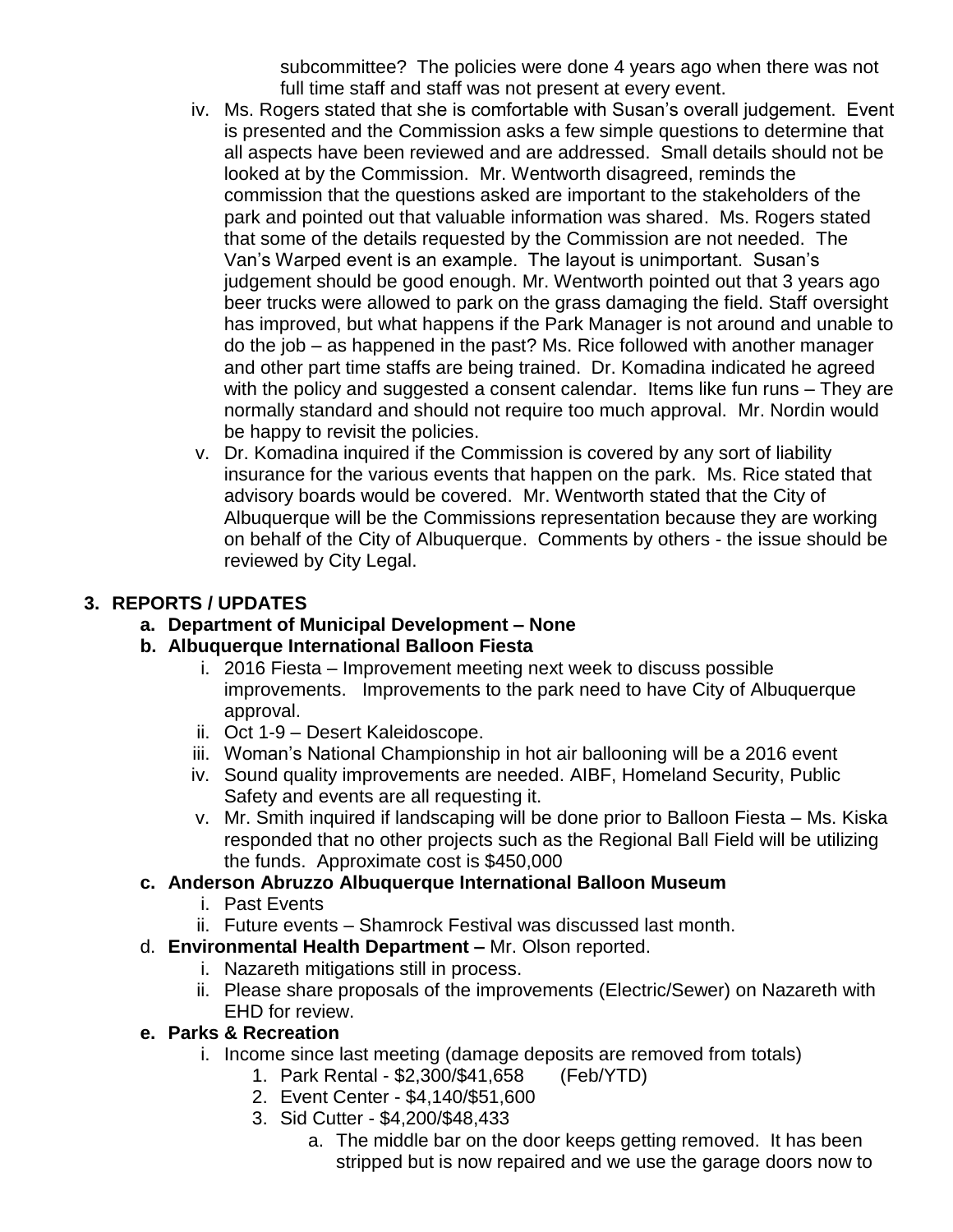prevent more damage. Request for removable bollards on the breezeway.

- 4. Mr. Smith inquired if landscaping will be completed prior to 2016 Fiesta. Ms. Kiska stated that at this time it is not expected due to funding. All projects are on hold until funding is determined. – Mr. Smith was referred to David Flores for more information.
- ii. Next GEO Bond P & R priorities- Ms. Kiska reported that the process is very preliminary at this time. Ms. Kiska reported the following:
	- 1. 2 meetings have taken place.
	- 2. Ms. Kiska is requesting \$1,000,000 but we don't know what we will actually get.
	- 3. There needs to be a study to determine what the infrastructure needs are for the park before projects are planned. The assessment will identify the needs first. Mr. Wentworth stated the Commission had wanted utility stubouts included in the Sid Cutter project for future Park needs but the City did not do that. Some work was done before the project was started to determine those utility requirements, that information should be available.
	- 4. Fiber optics is a critical need for communication reasons.
	- 5. Electrical outlets at the North end of the park are needed.
	- 6. More security cameras are needed 4 cameras.
	- 7. \$50-60K for the infrastructure study. \$250,000.00- \$300,000.00 in construction.
	- 8. Other PRD projects are reviewed.
	- 9. Mr. Nordin confirmed that Phase II of Sid Cutter is not included. Ms. Kiska confirmed. Mr. Wentworth pointed out that infrastructure needs for the Park have always been a high priority of the Commission and the Sid Cutter Pavilion was never a priority item.
	- 10.The light study \$126,000.00 to replace all lights around the park. The 3% energy program has not been decided yet. It could have to come out of the GO Bond funds.
- f. **Update on the O-15-2 amending the Balloon Fiesta Park Ordinance –** If any comments or suggestions can be sent to Rebecca Burt. March 23 is the expected date to be heard.
- **g. Update on the RPC - Zone Change Proposal to build a 40 lot gated residential**  area by the Balloon Museum – Meeting on Thursday March 10, 2016, 8 am, 3<sup>rd</sup> agenda item. PRD will have Christina Sandoval in opposition of the zone change. i. Mr. Wentworth reviewed the appeal process that is in place if needed.

### **4. NEW BUSINESS:**

a. Pricing / Fee schedule – presentation – Current fee schedules for event center, Sid Cutter PP and BFP. The chart shows various items of comparisons. Due to lack of time it will be the major focus of April Meeting. Ms. Rogers will send a list of possible comparisons.

### 5. **OLD BUSINESS:**

- a. Paragliders at BFP Not discussed.
- b. Verizon Project Status of project and lighting fixture status. Not discussed
- c. Past member recognition Committee Mr. Wentworth, Mr. Mezzancello and Mr. Garcia - Not discussed
- d. BFP daily guidelines -Not discussed
- e. Annual Report -Not discussed